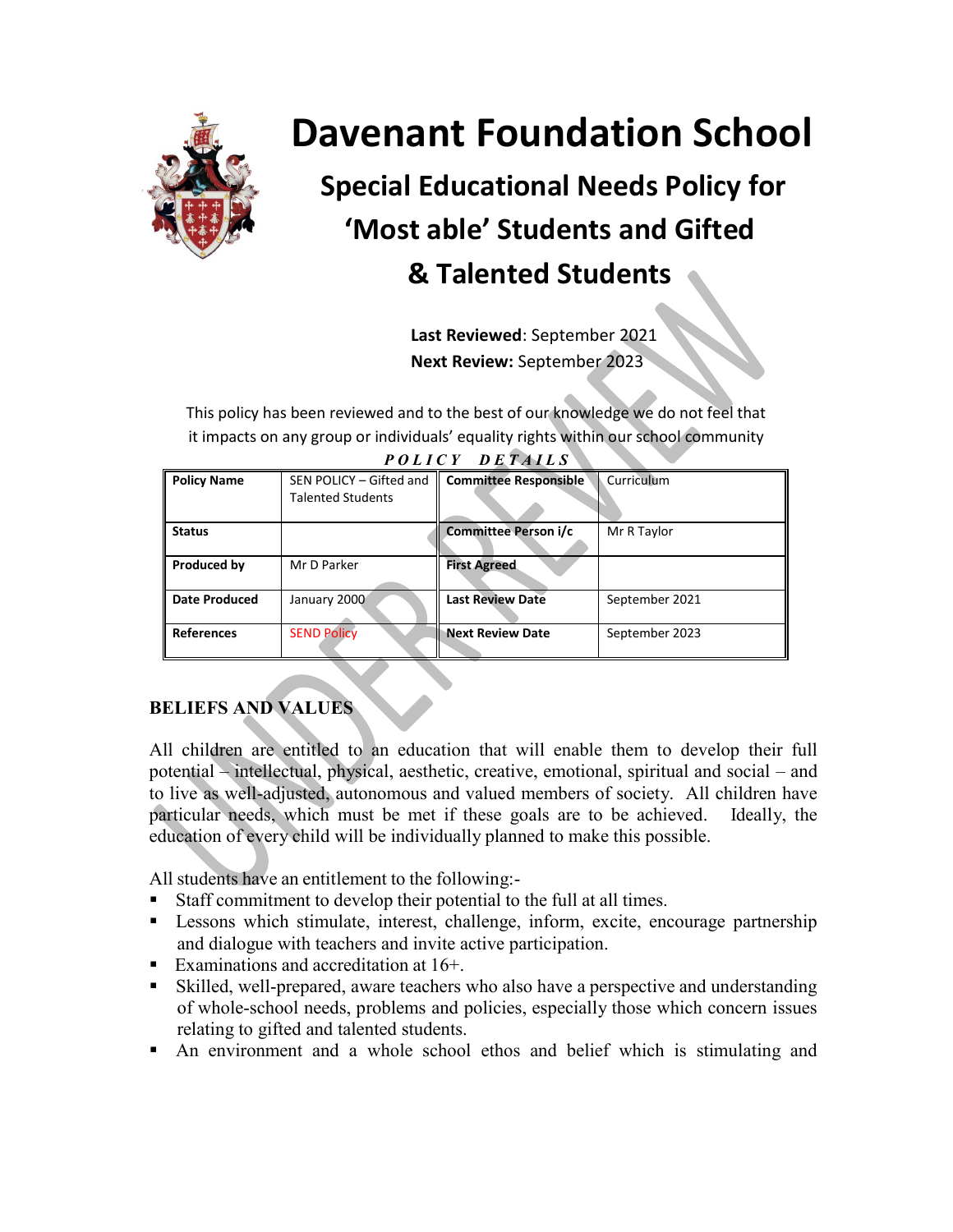supportive of academic, sporting and other success.

 An entitlement beyond mere subject teaching, including preparation for adult life and preparation for the world of work via a range of extra curricular and enrichment activities.

Davenant Foundation School is committed to providing a sufficiently challenging curriculum for all its students along with opportunities to identify and in turn nurture the gifted and talented and their exceptional talents and abilities so that they can reach their full potential. This should be seen as an opportunity and not a problem.

**Ofsted has moved the emphasis from Gifted and Talented students to students described as the 'most able' (Ofsted 'The most able students' June 2013; Ofsted 'Key Stage 3: the wasted years?' September 2015). At Davenant we are blessed with relatively high numbers of able students – this policy therefore reflects the need to cater for and monitor both the large numbers of 'most able' students and the smaller number of students within that group that we have traditionally described as Gifted & Talented. Some children identified in school as Gifted and Talented may**  not be in the 'most able' group, this is most likely to be true of those identified as **'talented'.**

**In essence the policy outlines the actions that individual teachers, departments and Senior Leadership will take to ensure that the 'most able' are stretched and challenged appropriately whilst also describing in more detail the identification and provision of the Gifted & Talented programme led and managed by the Gifted & Talented Coordinator.**



#### **DEFINITION OF 'MOST ABLE'.**

Ofsted (2013) Defined the 'most able' as those achieving Level 5, or better, in both English and Mathematics at KS2. As levels are soon to be dispensed with at Davenant we will define 'most able' as that group of students currently described as 'High Attainers' by FFT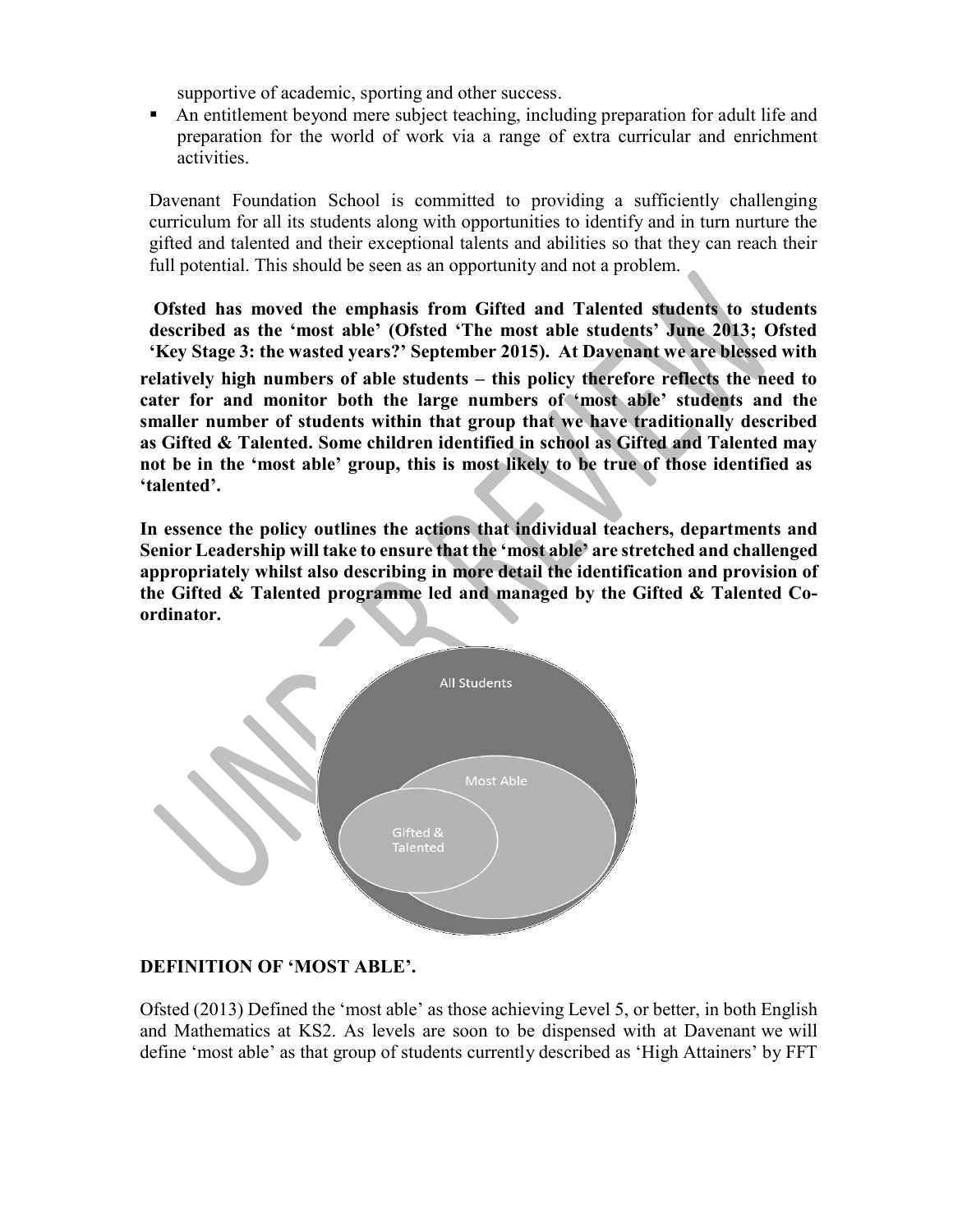and in RAISE On-line. This currently equates to approximately **40**% of Davenant students. When levels are no longer being produced we will continue to use this percentage of students as our guide to the 'most able' unless other indicators suggest we should adjust it up or down.

#### **Provisi on f or the 'Most Able'.**

- The Senior Team will ensure that staff are aware of which students are in the 'most able' cohort.
- Heads of Department will be responsible for ensuring that all schemes of work will include work that provides opportunities for 'most able' students to achieve their full potential.
- All staff will be aware of their role and responsibilities in the teaching, assessment and monitoring of the 'most able' students. Work  $with 1, where possible, be$ differentiated to appropriately cater for students of all abilities, with particular care being taken to ensure that homeworks have an element of challenge for students who are 'most able'.
- Where departments run extra-curricula activities traditionally designed to cater for G&T students they will, where possible, also encourage the participation of all of the students who indicate a special interest in the subject, with a particular emphasis on encouraging the 'most able'.

#### **Monitoring**

- The 'most able' will be monitored by individual departments, Heads of Year and by the Senior Team regularly. This will happen each term via the Progress Review system and during pastoral academic monitoring.
- The 'most able' will also be a focus during Learning Walks, work scrutiny and Teaching and Learning reviews of specific cohorts, teaching areas or departments.

## **DEFINITION OF GIFTED AND TALENTED STUDENTS**

In defining what is meant by the term 'Gifted and talented', Davenant Foundation School adopts the following definitions:

#### **KS3**

A Gifted student is one who has the analytical and interpretative skills to comfortably be able to cope in a top set in the year above their own.

A Talented student is one whose performance is of such quality and maturity that they could cope comfortably in a performing environment of students one to two years older than themselves.

## **GCSE**

A Gifted student is one who has attained a high level of analytical and interpretative skills and is expected to attain a a Grade 8/9 at GCSE.

A Talented student is one whose performance is of such high quality and maturity that they are expected to attain a Grade 8/9 at GCSE.

### **A Level.**

A Gifted student is one who has the facility for a high level of INDEPENDENT learning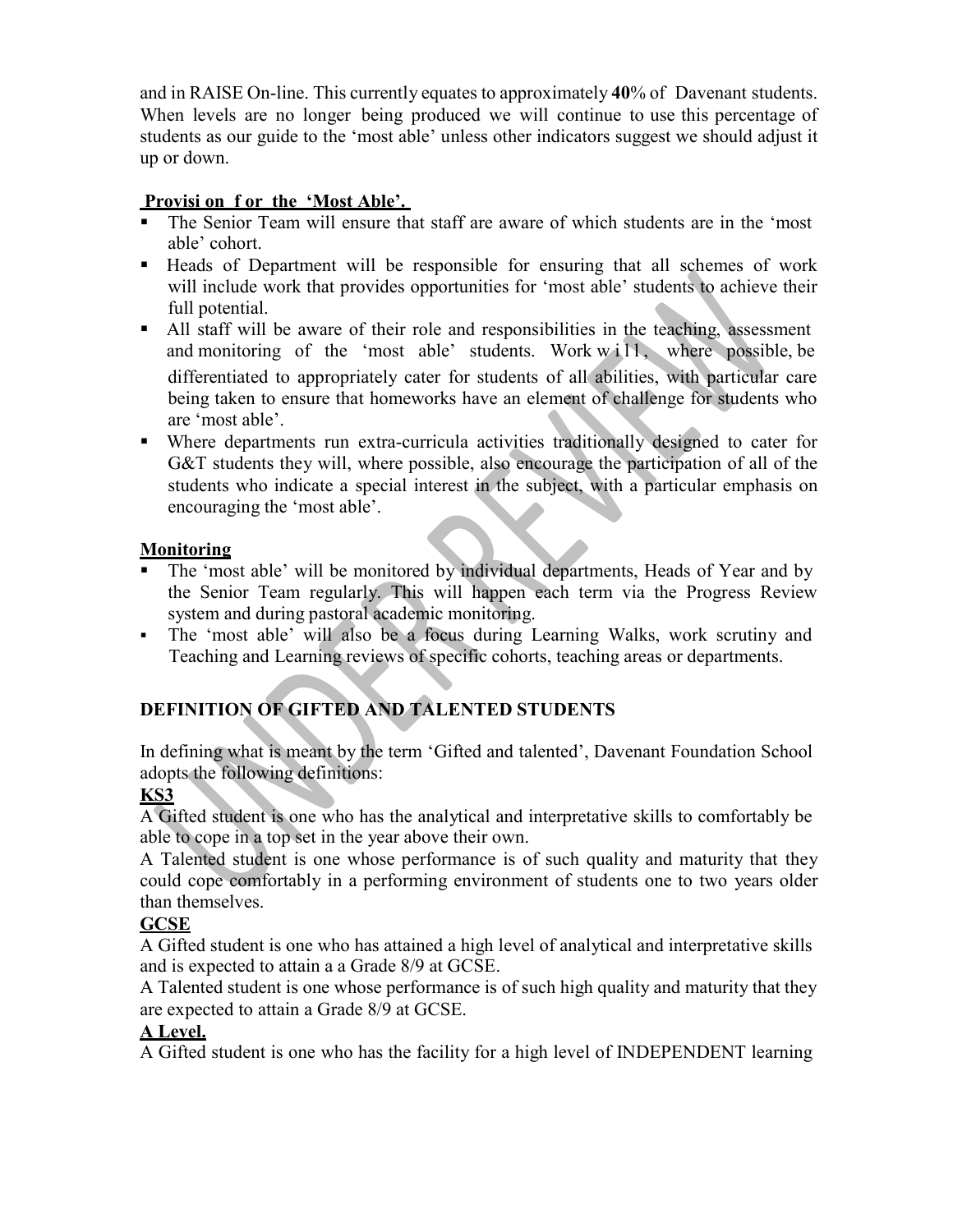and has attained a significant level of analytical and interpretative skills and is expected to attain at least an A at A Level.

A Talented student is one whose performance is of such INDEPENDENCE, quality and maturity that they are expected to attain at least an A at A Level.

NB: For GCSE and A Level students a prediction of Grade 8/9 or A is not necessarily sufficient to achieve a place on the G&T register. More is expected.

#### **IDENTIFICATION OF GIFTED AND TALENTED STUDENTS**

No one method of diagnostic identification is used as all have flaws, some are quite subjective and some important facets of 'Gifted & Talented' such as self-motivation and desire are often opaque. However Davenant Foundation School endeavours to obtain as much information about individual students as possible.

#### Gifted Data:

Key stage 3/4

- Information from feeder primary schools
- Assessment data which is used to establish our base line data (CAT's, SAT's GCSE and 4 Matrix)
- Subject-specific criteria and departmental recommendation

Key stage 5

- **Information from GCSE and previous schools**
- Assessment data which is used to established our base line data ( GCSE, 4 Matrix, ALPs and own Target Setting)
- Subject-specific criteria and departmental recommendation
- Evidence that suggests a capacity for high level of independent learning and demonstration of advanced analytical and interpretative skills. Likely to achieve A grades at A Level.

#### Identification

Key Stage 3/4 students will be identified principally by departmental recommendation through the referral process with the G&T Coordinator who will also be cognisant of the individual CAT Scores

The CAT score identification is the same as that used by the now defunct National Academy for Gifted and Talented Youth (NAGTY) at Warwick University.

One individual score a score of 128 or above in one of the CATs categories of Verbal Reasoning, Non-Verbal reasoning or Quantitative Reasoning or a score of 120 or above in any two of the criteria.

Key Stage 5 students will be identified principally by;

Individual departmental recommendation and are expected to have attained a Grade 8/9 at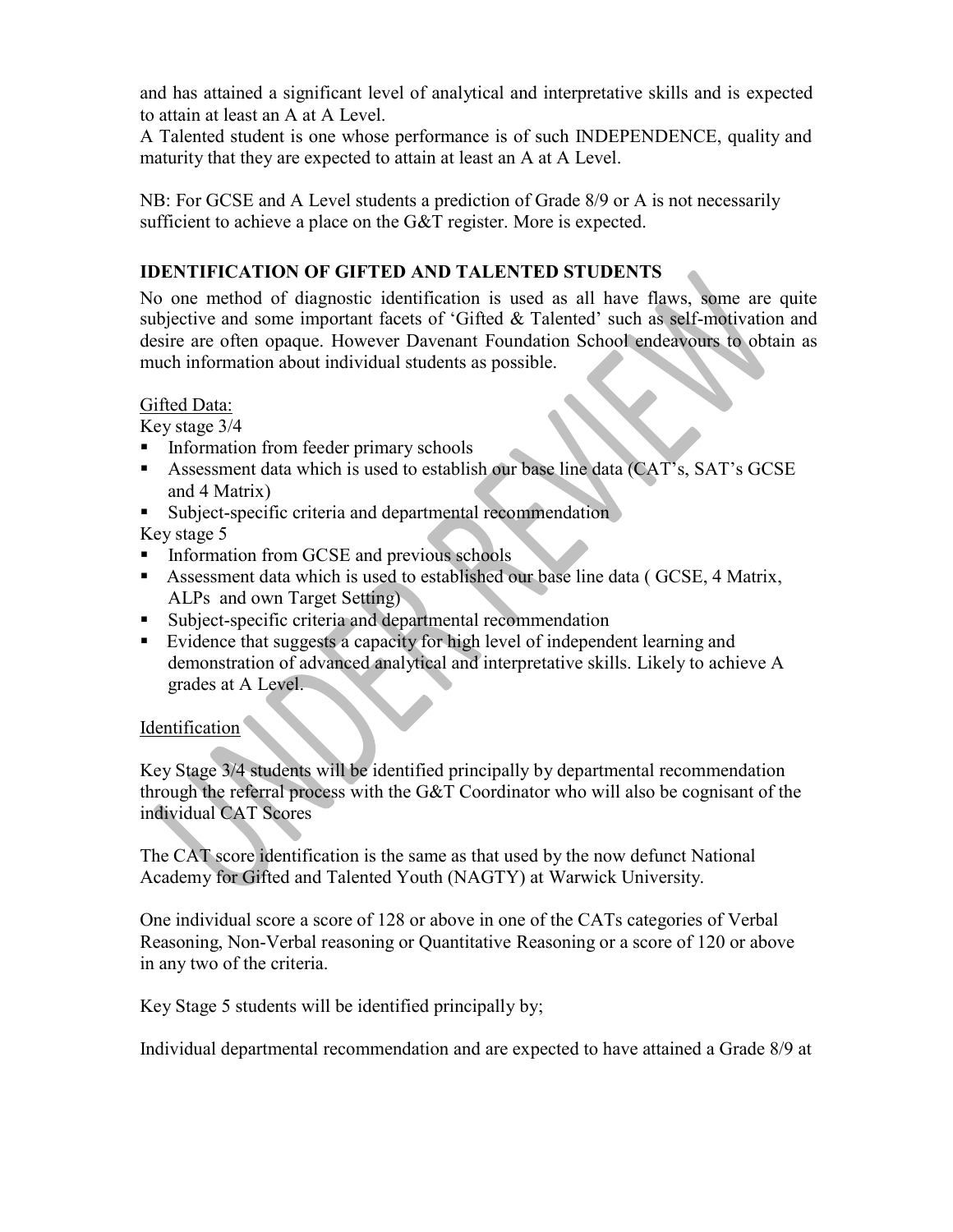GCSE in the selected subject.

An additional criteria is by having achieved virtually all Grade 8/9s at GCSE in a specific area of study ie Biological Sciences, Physical Sciences and Mathematics, Literary Arts, Languages etc… thus demonstrating a specific aptitude.

The G&T Coordinator will also be cognisant of the achievement of an average GCSE score of 7.8 (to be reviewed) and above.

The G&T Coordinator will also be cognisant of the contextual information on those joining Davenant at KS5 who have achieved a high GCSE score but not necessarily 7.3 ie home educated students or those students attending an 11-16 school with significant challenges and a lower than average GCSE success rate for the whole cohort.

#### PROVISION AND MONITORING

#### The Curriculum

The school will provide Gifted and Talented students with their full entitlement to the National Curriculum and in addition, where possible, provide access to advanced opportunities that will continue to raise their aspirations and awareness of the subject areas.

- Heads of Department will be responsible to ensure that all schemes of work will include work that provides opportunities for Gifted and Talented students to achieve their full potential.
- All staff will be aware of their role and responsibilities in the identification, teaching, assessment and monitoring of the exceptionally able students identified by the Gifted and Talented criteria and subject-specific criteria.

#### Extra Curricular

The Coordinator for Gifted and Talented will coordinate the enrichment programme for those students identified as G&T within the school. This may include sessions provided by individual departments, faculties as well as general Gifted and Talented generic sessions provided by the coordinator themselves. The extra curricular provision will offer additional and different experiences to broaden the perspectives of these students and to enhance their thinking and analytical skills appropriate to their stage of education.

- Heads of Department will be encouraged to provide enrichment experiences within their field of expertise.
- The Gifted and Talented coordinator will monitor the opportunities provided to ensure a wide variety is on offer and that there is an active participation by students on the Gifted and Talented register.
- Students will be actively encouraged to enter local and national events, including residential courses and competitions.
- Opportunities will be provided for Gifted and Talented students to work together particularly during extracurricular activities.

Monitoring and Assessment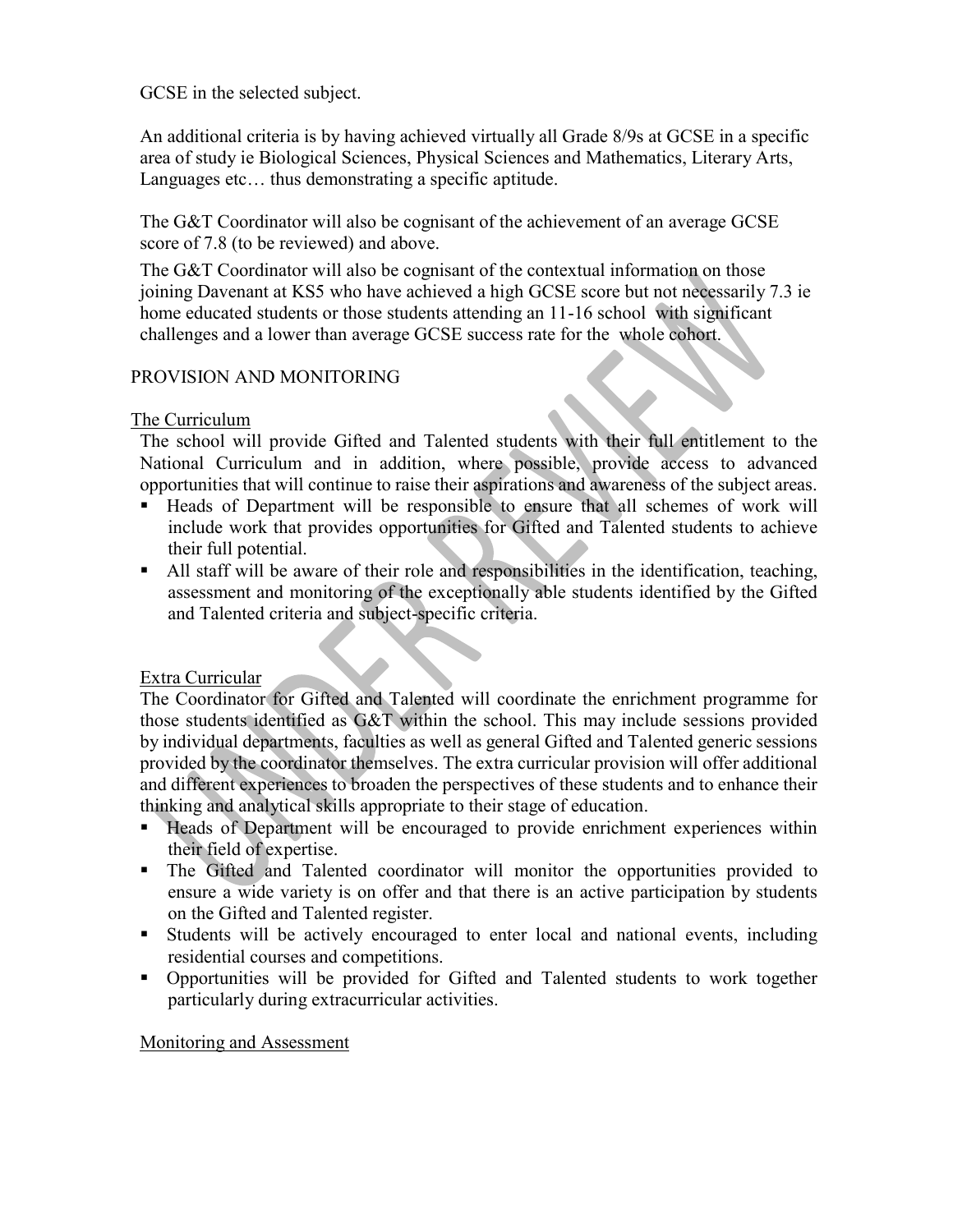Monitoring and assessment will fall into two areas:

The first will be the specific departmental G&T assessment which occurs around the February half-term. For Year 7 the G&T Coordinator will be additionally cognisant of CAT scores and primary school recommendations.

For Year 12 it will be based primarily of GCSE attainment (see above)

The second will be part of the whole school assessment programme. On a termly basis the Gifted and Talented student's progress and effort will be monitored alongside all the

other students. This process will afford us;

- Base and extension targets
- Regular and effective assessment to ascertain students' potential, performance and effort against the targets.
- Data created from the assessment process to identify and remedy under achievement.
- Close links between school and home.

#### Pastoral Care

In response to the monitoring process the pastoral teams of Tutors, Heads of Year and Associate Assistant Head Teachers will provide discrete pastoral care on an individual basis. This may take the form of;

- Peer mentoring from sixth formers
- Motivational work
- Individual or group mentoring from Staff

#### Celebration

In keeping with the whole school ethos, students' achievements and efforts will be celebrated thus establishing an atmosphere of achievement and a culture of effort and attainment.

#### ROLES AND RESPONSIBILITIES RESPONSIBILITY FOR IDENTIFICATION AND PROVISION

#### **Heads of Subject**

- To prepare subject-specific criteria with subject staff
- To ensure all subject staff are aware of these criteria.
- To pass these criteria on to the Gifted and Talented Co-ordinator
- To identify students who meet the criteria.
- To pass these names on to the Gifted and Talented Co-ordinator
- To ensure provision of schemes of work which contain enrichment/extension material for more able / exceptionally able students.
- To ensure that teachers have registers that recognise who has been identified
- To ensure that the enrichment/extension material is being used by subject